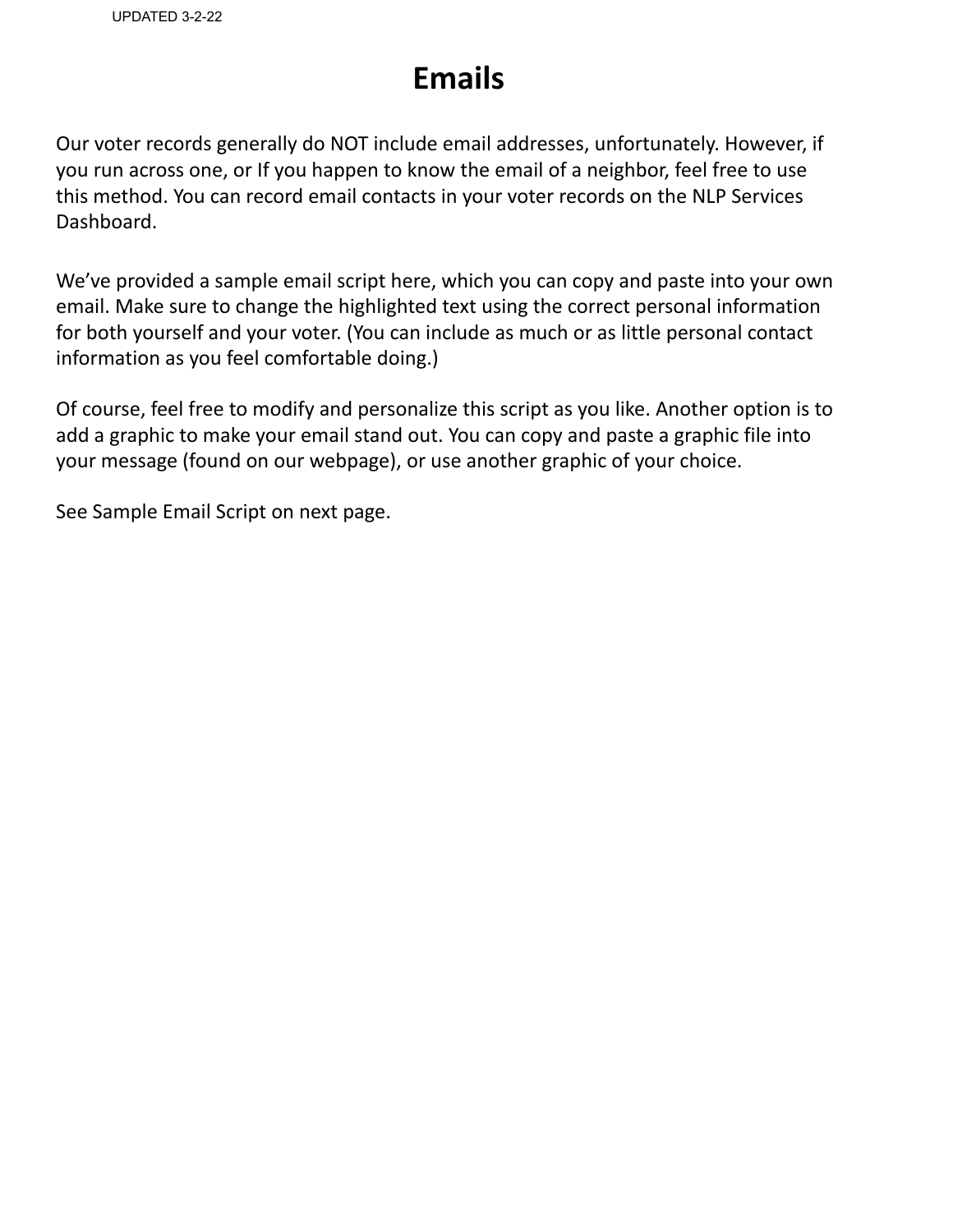#### **Sample Email Script**

Hi Sally,

As your neighbor and fellow Democrat, I'm asking you to **pledge to vote in the upcoming May 17 Primary Election.**

If more Democrats pay close attention to the primary, and to local races as well as state and national, we'll get stronger candidates. Every election is important!

**Can we count on you to cast your ballot?** We ask that you get your ballot in as early as possible to be sure it's counted. (This will also reduce the number of calls, texts, and mailings you receive!)

Please reply YES to this email message if you intend to vote, or you can reach me by text or phone. [*be sure to include your contact info*]

For more information on candidates and ballot measures, see your Voter's Pamphlet, or go to [www.jcdemocrats.org/candidates-and-issues.](http://www.jcdemocrats.org/candidates-and-issues)

**David Sours** Neighborhood Leader Volunteer 225 Graham St.--Jacksonville 541-601-2948 (text or phone) dbsours3@gmail.com *[Include as much of your contact info as you are comfortable with.]*

P.S. Triple your impact: Tell three friends to vote as well!

**Thanks for reading this!**

continued…..